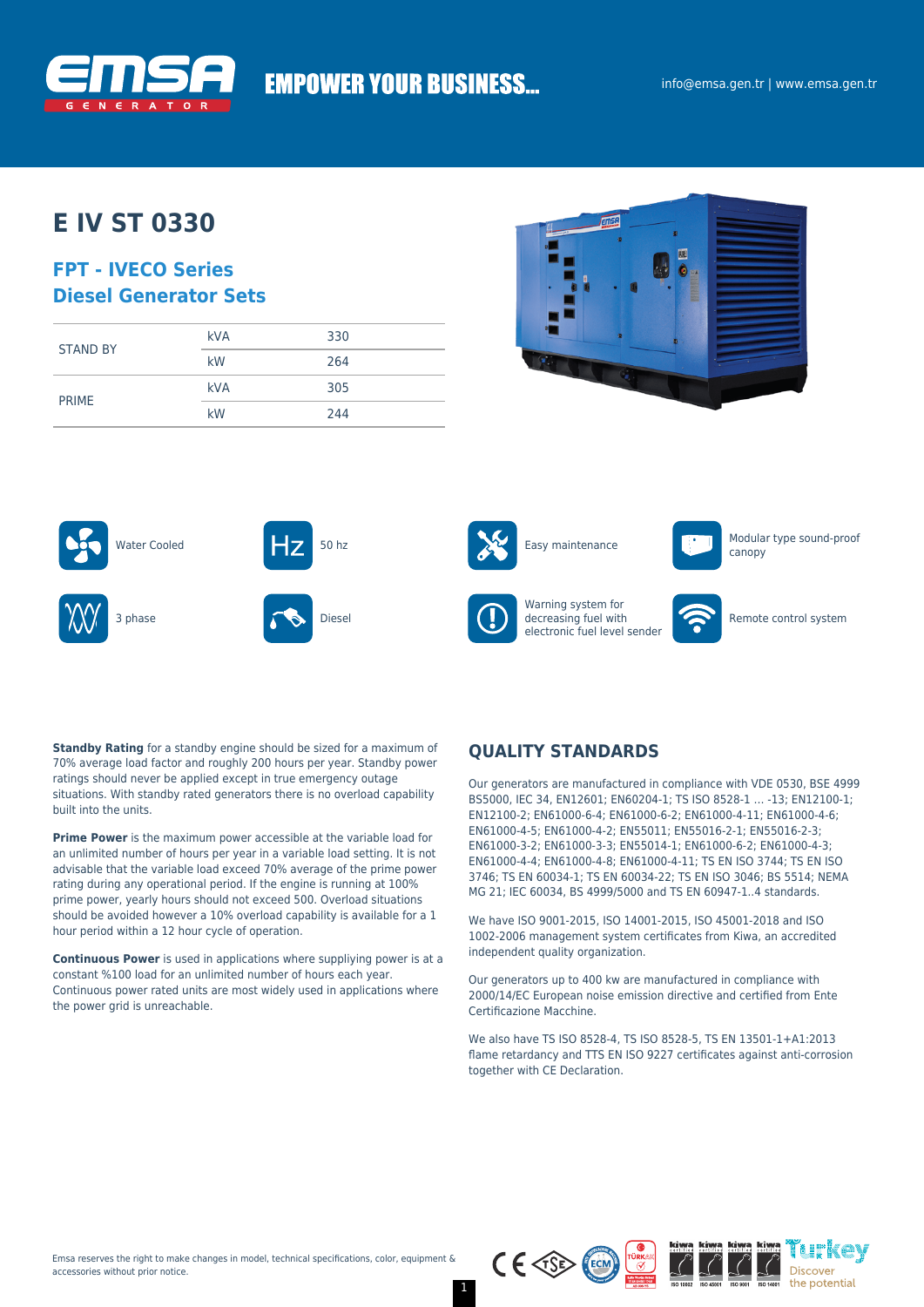



**Engine Specifications**

- FPT IVECO series heavy duty diesel engine
- 4 cycle, water cooling system, turbocharged aftercooler induction
- Electronic governor system
- 12/24 volt self-starter and charger alternator
- Changeable air, fuel and oil filter
- Flexible fuel pipe
- Oil discharge valve and extention pipe
- Industrial type silencer, exhaust spiral or compensator
- Maintenance free battery
- Engine block water heater (in automatic models)
- Diesel gen-set maintenance and operating instructions and electrical circuit diagram

| <b>MODEL</b>             |                    | CURSOR87TE4.S550 |  |
|--------------------------|--------------------|------------------|--|
| <b>POWER</b>             | <b>STAND BY kW</b> | 299              |  |
|                          | <b>PRIME kW</b>    | 265,6            |  |
| SPEED (rpm)              |                    | 1500             |  |
| <b>CYCLE</b>             |                    | 4                |  |
| DISPLACEMENT (It)        |                    | 8.7              |  |
| NUMBER OF CYLINDERS      |                    | 6. in line       |  |
| <b>BORE AND STROKE</b>   |                    | 117 x 135        |  |
| <b>COMPRESSION RATIO</b> |                    | 15.9:1           |  |
|                          |                    |                  |  |

| <b>GOVERNOR TYPE</b>                   |                                      | Electronic                           |  |
|----------------------------------------|--------------------------------------|--------------------------------------|--|
| <b>INDUCTION</b>                       |                                      | TURBOCHARGED -<br><b>AFTERCOOLER</b> |  |
| <b>COMBUSTION SYSTEM</b>               |                                      | <b>DIRECT</b>                        |  |
| <b>COOLING SYSTEM</b>                  |                                      | <b>WATER</b>                         |  |
| <b>FUEL CONSUMPTION</b><br>(lt/h)      | <b>100% OF PRIME</b><br><b>POWER</b> | 67                                   |  |
|                                        | 75% OF PRIME<br><b>POWER</b>         | 53                                   |  |
|                                        | 50% OF PRIME<br><b>POWER</b>         | 37                                   |  |
| TOTAL LUBRICATION SYSTEM CAPACITY (It) |                                      | 28                                   |  |
| <b>TOTAL COOLANT CAPACITY (It)</b>     |                                      | 58                                   |  |
|                                        |                                      |                                      |  |



# **Alternator Specifications**

- Brushless, single bearing, flexible disc 4 poles alternator for harmonic failure
- H type isolation class
- $\bullet$  IP 21-23 protection class
- Self exciter

| <b>BRAND</b>           | <b>STAMFORD</b>   |
|------------------------|-------------------|
| <b>MODEL</b>           | S4L1D-D           |
| FREQUENCY (HZ)         | 50                |
| POWER (KVA)            | 340               |
| <b>DESIGN</b>          | 4 pole, brushless |
| <b>CONNECTION TYPE</b> | Star              |
| <b>VOLTAGE (V)</b>     | 400               |

|  | Electronic automatic voltage regulator |  |
|--|----------------------------------------|--|
|  |                                        |  |

- Stator 2/3 step for harmonic failure
- The alternator windings are protected by insulating varnish against oil and acid

| <b>PHASE</b>                 | З                |
|------------------------------|------------------|
| A.V.R.                       | AS440            |
| VOLTAGE REGULATION (+/-)     | $±1\%$           |
| <b>INSULATION SYSTEM</b>     | Class H          |
| <b>PROTECTION</b>            | IP <sub>23</sub> |
| <b>RATED POWER FACTOR</b>    | 0,8              |
| WEIGHT COMP. ALTERNATOR (KG) | 1190             |

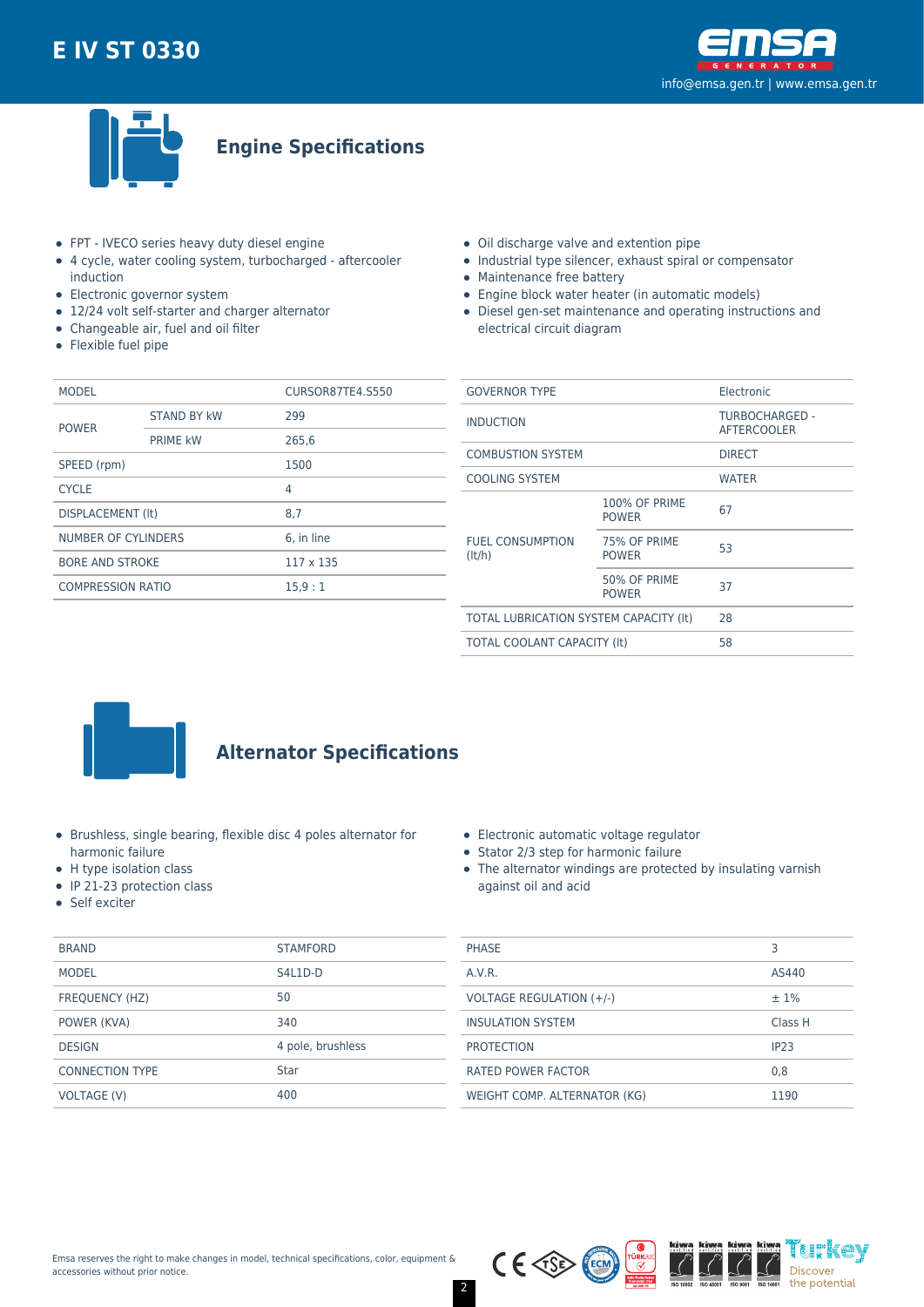



# **Genset Controllers**



## **Datakom**

## **SMART 500-MK2**

**The SMART 500-MK2 is a cost effective genset controller ready for BMS integration and internet monitoring**

### **FEATURES**

- Diesel and gas genset support  $\bullet$
- 400Hz operation support  $\bullet$
- $\bullet$ 400 event logs, full snapshot
- All parameters front panel editable  $\bullet$
- 3 level configuration password
- 128x64 graphical LCD display  $\bullet$
- Downloadable languages
- $\bullet$ Waveform display of V & I
- Harmonic analysis of V & I  $\bullet$
- 16Amp MCB & GCB outputs 8 configurable digital inputs  $\bullet$
- $\bullet$
- Inputs expandable to 40  $\bullet$
- 6 configurable digital outputs Outputs expandable to 38  $\bullet$
- 3 configurable analog inputs
- Both CANBUS-J1939 & MPU  $\bullet$
- 3 configurable service alarms  $\bullet$
- $\bullet$ Multiple automatic exerciser
- Weekly operation schedule  $\blacksquare$
- $\bullet$ Dual mutual standby with equal aging of gensets
- Manual "speed fine adjust" on  $\bullet$
- selected ECUs
- Automatic fuel pump control  $\bullet$
- $\bullet$ Disable protections feature
- Excess power protection
- Reverse power protection
- Overload IDMT protection  $\bullet$
- Load shedding, dummy load
- Multiple load management  $\bullet$
- Current unbalance protection
- Voltage unbalance protection
- $\bullet$ Fuel filling & fuel theft alarms
- $\bullet$  Battery back-up real time clock
- $\bullet$  Idle speed control
- **•** Battery charge run enabled
- $\bullet$ Combat mode support
- $\bullet$ Multiple nominal conditions
- Tactor & MCB drive
- 4 quadrant genset power counters
- Mains power counters
- Fuel filling counter  $\bullet$ Fuel consumption counter
- 
- Modem diagnostics display  $\bullet$ Configurable through USB, RS-485  $\bullet$
- and GPRS
- Free configuration program
- $\bullet$ Allows SMS controls
- $\bullet$ Ready for central monitoring
- 
- Mobile genset support  $\bullet$
- Automatic GSM geo-location  $\bullet$
- $\bullet$ GPS connectivity (RS232)
- $\bullet$ Easy USB firmware upgrade
- IP65 rating with standard gasket

### **MEASUREMENTS**

- Mains & genset PN/PP voltages
- Mains & genset frequency
- $\bullet$  Mains & genset phase currents
- Mains & genset neutral currents  $\bullet$
- Mains & genset, phase & total, kW,
	- kVA, kVAr, pf
- **•** Engine speed
- **•** Battery voltage

#### **COMMUNICATIONS**

- 4-band GPRS modem (optional)
- **CONTRACTE OF LISR Device**
- RS-485 (2400-115200baud)
- RS-232 (2400-115200baud)  $\bullet$
- $\bullet$  J1939-CANBUS
- **Geo-locating through GSM**
- GPS support (RS-232)
- **•** Internet Central Monitoring
- SMS message sending  $\bullet$
- E-mail sending
- Free PC software: Rainbow Plus
- Modbus RTU

### **FUNCTIONALITIES**

- AMF unit
- ATS unit
- Remote start controller
- Manual start controller
- Engine controller
- $\bullet$  Remote display panel
- $\bullet$  Harmonic analysis of V & I
- Internal battery (optional)

#### **TOPOLOGIES**

- 3 ph 4 w, star & delta
- $\bullet$  3 ph 3 w, 2 CTs
- $\bullet$  2 ph 3 w
- $\bullet$  1 phase 2 wires

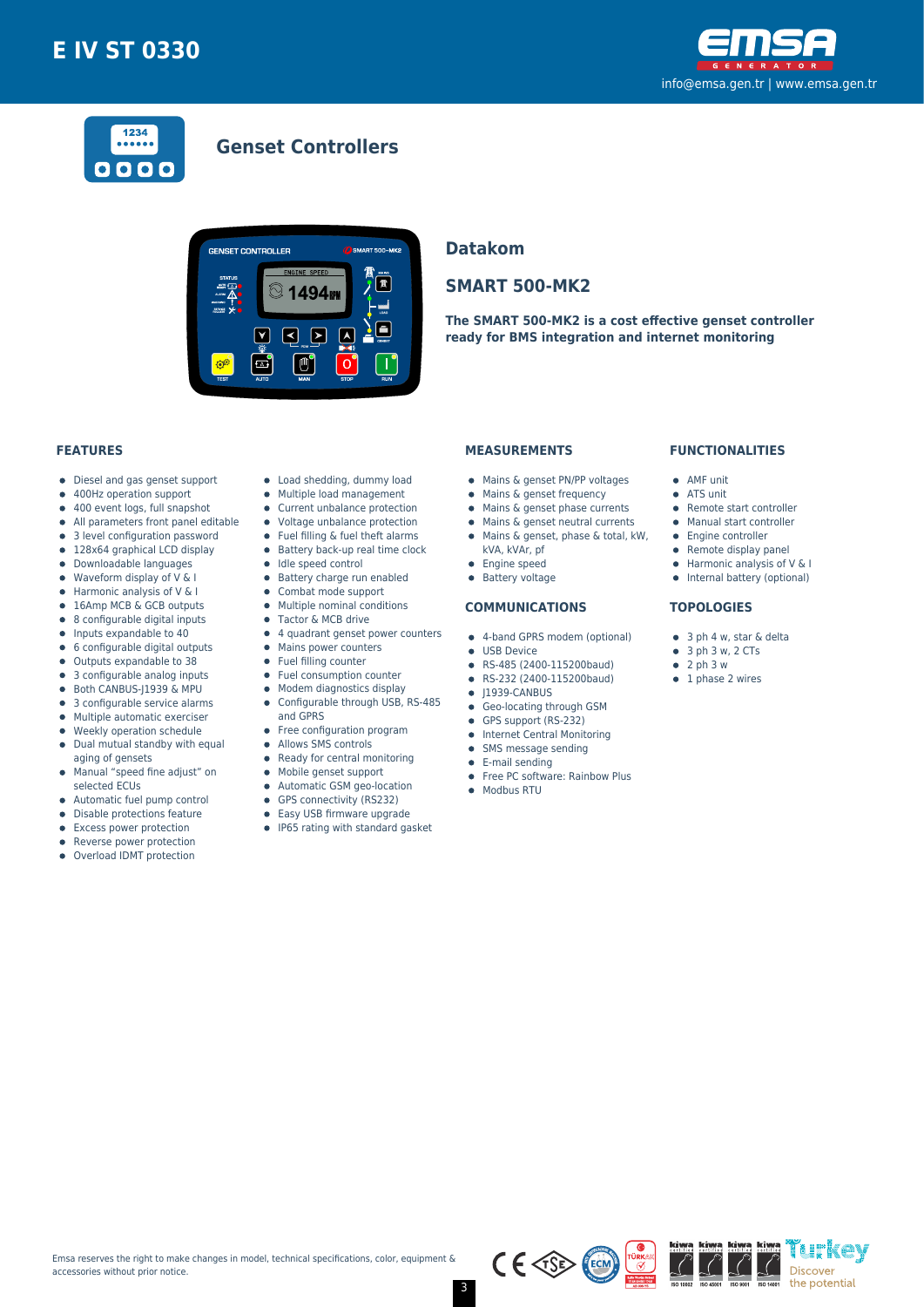

## **OPTIONAL GENSET CONTROLLERS OPTIONAL**

Next generation single gen-set controllers for Stand-by and Primepower applications combining multi-functionality and wide communication with EFI engines.

Datakom SMART 200 Datakom D500 Datakom D500-GSM DEEPSEA 6120 DEEPSEA 7320 ComAp AMF25







Ö

 $\bullet$  $\bullet$ 





|                                                              | <b>Datakom</b><br><b>SMART 200</b> | <b>Datakom</b><br>SMART500-MK2 | <b>Datakom</b><br><b>D500</b> | <b>Datakom</b><br><b>D500-GSM</b> | <b>DEEPSEA</b><br>6120 | <b>DEEPSEA</b><br>7320 | <b>ComAp</b><br><b>AMF25</b> |
|--------------------------------------------------------------|------------------------------------|--------------------------------|-------------------------------|-----------------------------------|------------------------|------------------------|------------------------------|
| <b>AUTOMATIC MAINS</b><br><b>MONITORING</b>                  | J                                  | ✔                              | ✓                             | ✓                                 | ✔                      | ✔                      | ✔                            |
| <b>MANUEL START</b>                                          | ✔                                  | ✓                              | ✓                             | $\checkmark$                      | ✓                      | ✓                      | ✓                            |
| <b>REMOTE START</b>                                          | ✔                                  | ✓                              | ✓                             | $\checkmark$                      | ✓                      | ✔                      | ✓                            |
| <b>REMOTE MONITORING</b><br><b>WITH SIM CARD</b>             | <b>OPTIONAL</b>                    | <b>OPTIONAL</b>                | <b>OPTIONAL</b>               | $\checkmark$                      | χ                      | <b>OPTIONAL</b>        | <b>OPTIONAL</b>              |
| <b>1 ADITIONAL OPTION</b><br>(HORN, OIL-FUEL HEATER<br>ETC.) | χ                                  | <b>OPTIONAL</b>                | <b>OPTIONAL</b>               | <b>OPTIONAL</b>                   | <b>OPTIONAL</b>        | <b>OPTIONAL</b>        | <b>OPTIONAL</b>              |
| <b>LIGHT WARNING AND</b><br><b>MIMIC DIAGRAM</b>             | ✔                                  | ✔                              | ✓                             | ✓                                 | ✓                      | ✓                      | ✔                            |
| <b>BATTERY CHARGER</b>                                       | ✓                                  | ✓                              | ✔                             | $\checkmark$                      | ✓                      | ✔                      | ✔                            |
| <b>RS-485 COMMUNICATION</b>                                  | <b>OPTIONAL</b>                    | <b>OPTIONAL</b>                | ✓                             | ✓                                 | χ                      | ✓                      | <b>OPTIONAL</b>              |
| <b>ETHERNET (TCP-IP)</b><br><b>COMMUNICATION</b>             |                                    | ✔                              | ✓                             | $\checkmark$                      | χ                      | <b>OPTIONAL</b>        | <b>OPTIONAL</b>              |

### **GENSET CONTROLLERS FOR SYNCHRONIZATION SYSTEMS OPTIONAL**

Next generation synchronizing genset controller capable of every communication and functionality.









 $C \in \text{CSP}$ 

DEEPSEA 8610 DEEPSEA 8620 DEEPSEA 8660 ComAp InteliGen BaseBox ComAp InteliGen 200



kiwa kiwa ih'kev Discover the potential